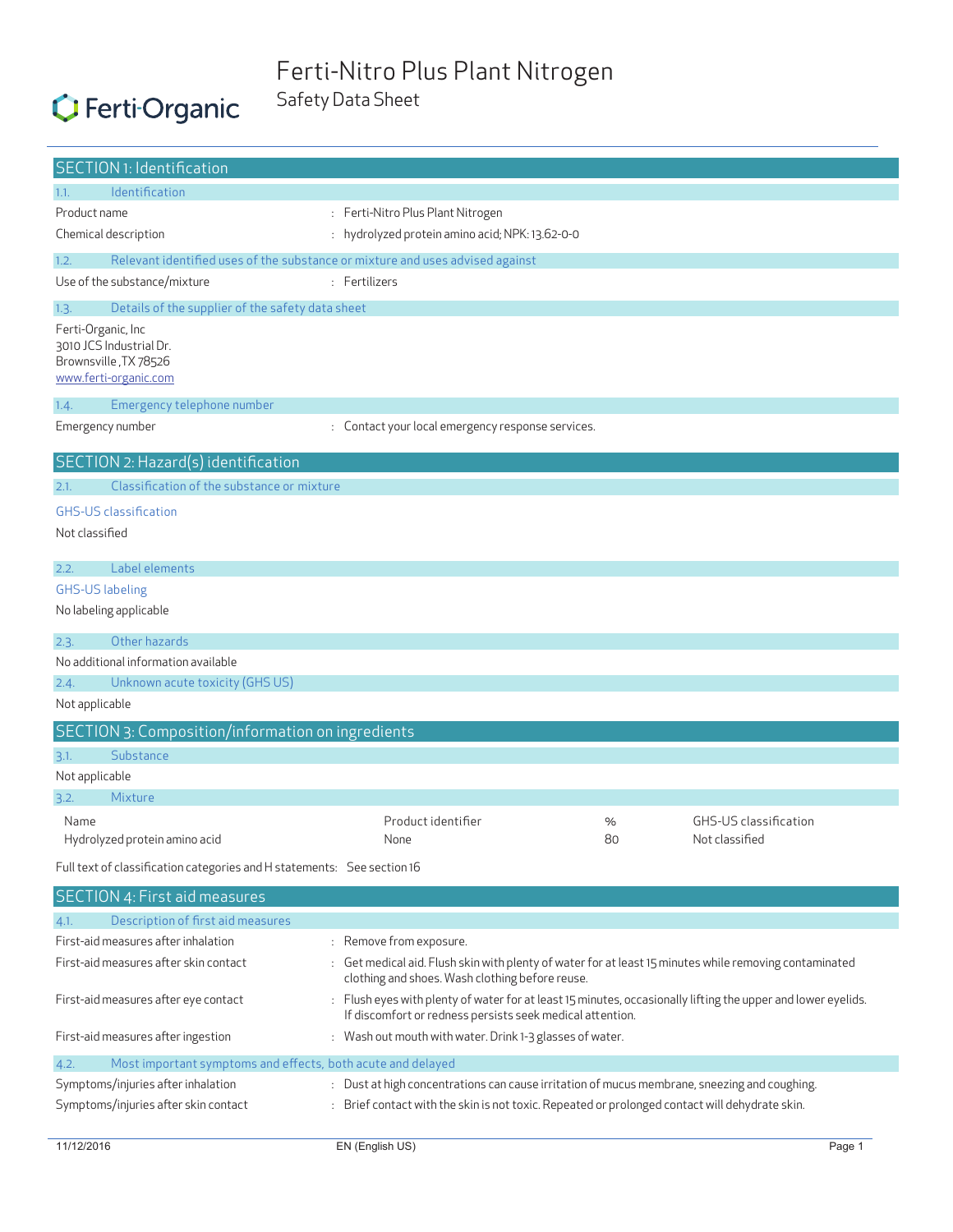# Ferti-Nitro Plus Plant Nitrogen

#### Safety Data Sheet

|                | Symptoms/injuries after eye contact                          | : May cause irritation.                                                                                                                                                                                                                                                                                                                             |
|----------------|--------------------------------------------------------------|-----------------------------------------------------------------------------------------------------------------------------------------------------------------------------------------------------------------------------------------------------------------------------------------------------------------------------------------------------|
|                | Symptoms/injuries after ingestion                            | : Can cause upper GI tract disturbance (diarrhea, nausea, vomiting).                                                                                                                                                                                                                                                                                |
| 4.3.           |                                                              | Indication of any immediate medical attention and special treatment needed                                                                                                                                                                                                                                                                          |
|                | No additional information available.                         |                                                                                                                                                                                                                                                                                                                                                     |
|                | <b>SECTION 5: Firefighting measures</b>                      |                                                                                                                                                                                                                                                                                                                                                     |
| 5.1.           | Extinguishing media                                          |                                                                                                                                                                                                                                                                                                                                                     |
|                | Suitable extinguishing media                                 | : Water, Carbon dioxide.                                                                                                                                                                                                                                                                                                                            |
|                | Unsuitable extinguishing media                               | : None.                                                                                                                                                                                                                                                                                                                                             |
| 5.2.           | Special hazards arising from the substance or mixture        |                                                                                                                                                                                                                                                                                                                                                     |
| Fire hazard    |                                                              | : Non-combustible.                                                                                                                                                                                                                                                                                                                                  |
|                | Explosion hazard                                             | : None known.                                                                                                                                                                                                                                                                                                                                       |
| 5.3.           | Advice for firefighters                                      |                                                                                                                                                                                                                                                                                                                                                     |
|                | Protection during firefighting                               | : Firefighters should wear full protective gear.                                                                                                                                                                                                                                                                                                    |
|                | <b>SECTION 6: Accidental release measures</b>                |                                                                                                                                                                                                                                                                                                                                                     |
| 6.1.           |                                                              | Personal precautions, protective equipment and emergency procedures                                                                                                                                                                                                                                                                                 |
| 6.1.1.         | For non-emergency personnel                                  |                                                                                                                                                                                                                                                                                                                                                     |
|                | No additional information available.                         |                                                                                                                                                                                                                                                                                                                                                     |
| 6.1.2.         | For emergency responders                                     |                                                                                                                                                                                                                                                                                                                                                     |
|                | No additional information available.                         |                                                                                                                                                                                                                                                                                                                                                     |
| 6.2.           | <b>Environmental precautions</b>                             |                                                                                                                                                                                                                                                                                                                                                     |
|                | Prevent entry to sewers and public waters.                   |                                                                                                                                                                                                                                                                                                                                                     |
| 6.3.           | Methods and material for containment and cleaning up         |                                                                                                                                                                                                                                                                                                                                                     |
|                | For containment                                              | : Stop the flow of material, if this is without risk.                                                                                                                                                                                                                                                                                               |
|                | Methods for cleaning up                                      | : Avoid creating dust when cleaning up. Scoop, shovel or sweep to labeled containers for<br>recycling/salvage if not contaminated by other material. Wastes resulting from the use of this product<br>may be disposed of on site or at an approved waste disposal facility. Dispose of product in accordance<br>with local and national regulation. |
| 6.4.           | Reference to other sections                                  |                                                                                                                                                                                                                                                                                                                                                     |
|                | No additional information available.                         |                                                                                                                                                                                                                                                                                                                                                     |
|                | SECTION 7: Handling and storage                              |                                                                                                                                                                                                                                                                                                                                                     |
| 7.1.           | Precautions for safe handling                                |                                                                                                                                                                                                                                                                                                                                                     |
|                | Precautions for safe handling                                | : Avoid inhaling dust. Avoid contact with eyes, skin and clothing. If dusting occurs use approved                                                                                                                                                                                                                                                   |
|                |                                                              | respirator to eliminate exposure.                                                                                                                                                                                                                                                                                                                   |
| 7.2.           | Conditions for safe storage, including any incompatibilities |                                                                                                                                                                                                                                                                                                                                                     |
|                | Storage conditions                                           | : Storage area should be cool and dry, out of direct sunlight.                                                                                                                                                                                                                                                                                      |
|                | SECTION 8: Exposure controls/personal protection             |                                                                                                                                                                                                                                                                                                                                                     |
| 8.1.           | Control parameters                                           |                                                                                                                                                                                                                                                                                                                                                     |
|                | No additional information available.                         |                                                                                                                                                                                                                                                                                                                                                     |
| 8.2.           | Exposure controls                                            |                                                                                                                                                                                                                                                                                                                                                     |
|                | Appropriate engineering controls                             | : Exhaust fan recommended in controlling any dusting.                                                                                                                                                                                                                                                                                               |
|                | Hand protection                                              | Rubber or plastic gloves.                                                                                                                                                                                                                                                                                                                           |
| Eye protection |                                                              | Splash goggles recommended where dusting is expected.                                                                                                                                                                                                                                                                                               |
|                | Skin and body protection                                     | : Wear suitable working clothes.                                                                                                                                                                                                                                                                                                                    |
|                | Respiratory protection                                       | Fairborne concentrations are above the applicable exposure limits, use NIOSH approved respiratory :<br>protection.                                                                                                                                                                                                                                  |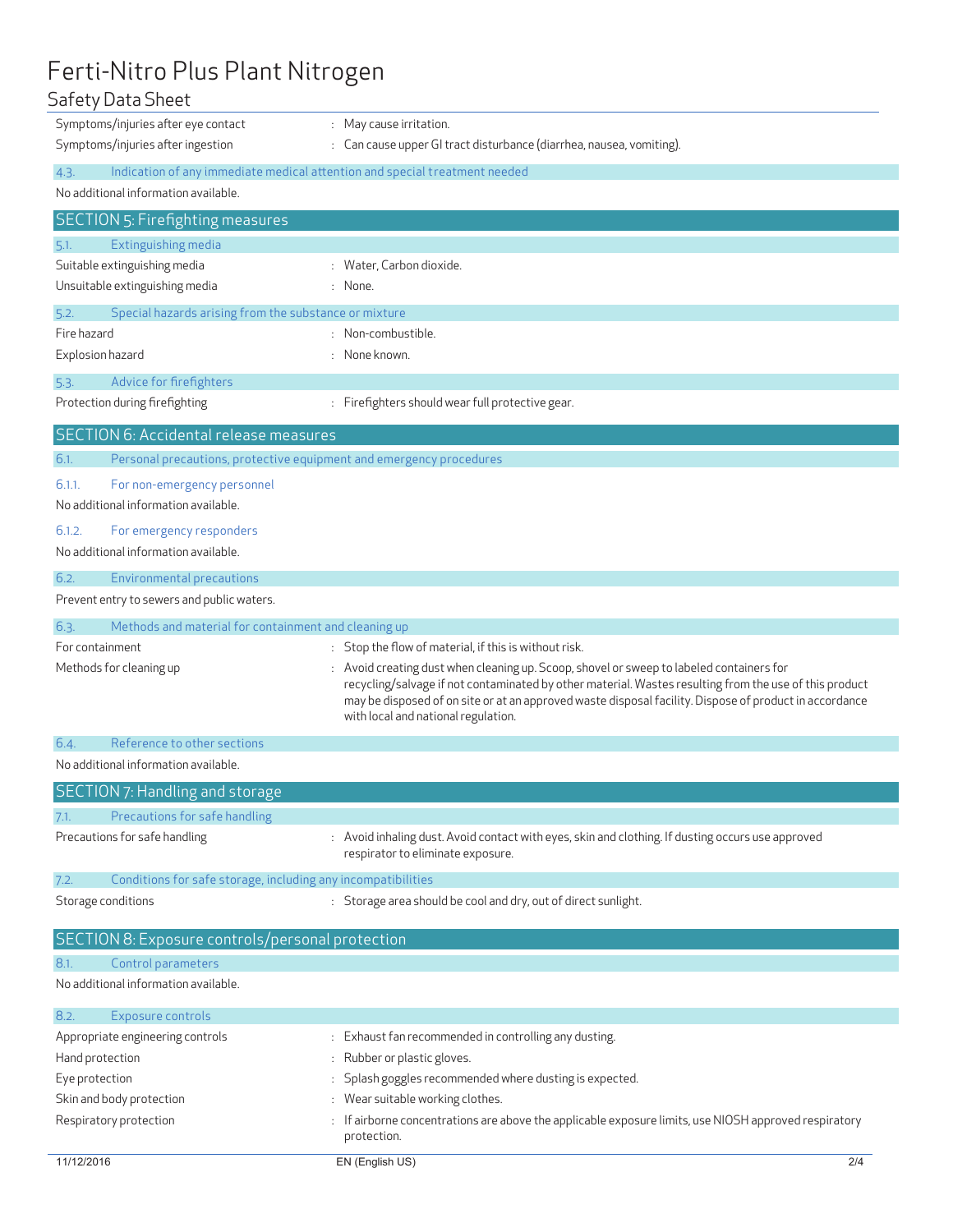# Ferti-Nitro Plus Plant Nitrogen

### Safety Data Sheet

| <b>SECTION 9: Physical and chemical properties</b>            |                                   |  |  |  |
|---------------------------------------------------------------|-----------------------------------|--|--|--|
| Information on basic physical and chemical properties<br>9.1. |                                   |  |  |  |
| Physical state                                                | : Solid                           |  |  |  |
| Appearance                                                    | Powder                            |  |  |  |
| Color                                                         | Creamish to light brownish yellow |  |  |  |
| Odor                                                          | Not distinctive                   |  |  |  |
| Odor threshold                                                | No data available                 |  |  |  |
| рH                                                            | 5.5 - 7 (1% solution)             |  |  |  |
| Melting point                                                 | No data available                 |  |  |  |
| Freezing point                                                | No data available                 |  |  |  |
| Boiling point                                                 | No data available                 |  |  |  |
| Flash point                                                   | No data available                 |  |  |  |
| Relative evaporation rate (butyl acetate=1)                   | No data available                 |  |  |  |
| Flammability (solid, gas)                                     | No data available                 |  |  |  |
| Vapor pressure                                                | No data available                 |  |  |  |
| Relative vapor density at 20 °C                               | No data available                 |  |  |  |
| Relative density                                              | No data available                 |  |  |  |
| Specific gravity / density                                    | 0.47                              |  |  |  |
| Solubility                                                    | Completely soluble                |  |  |  |
| Log Pow                                                       | No data available                 |  |  |  |
| Auto-ignition temperature                                     | No data available                 |  |  |  |
| Decomposition temperature                                     | No data available                 |  |  |  |
| Viscosity                                                     | No data available                 |  |  |  |
| Viscosity, kinematic                                          | No data available                 |  |  |  |
| Viscosity, dynamic                                            | No data available                 |  |  |  |
| Explosion limits                                              | No data available                 |  |  |  |
| Explosive properties                                          | No data available                 |  |  |  |
| Oxidizing properties                                          | No data available                 |  |  |  |
| Other information<br>9.2.                                     |                                   |  |  |  |
| No additional information available.                          |                                   |  |  |  |
| <b>SECTION 10: Stability and reactivity</b>                   |                                   |  |  |  |
| Reactivity<br>10.1.                                           |                                   |  |  |  |
| No additional information available.                          |                                   |  |  |  |

10.2. Chemical stability

The product is stable at normal handling and storage conditions.

#### 10.3. Possibility of hazardous reactions

Will not occur.

10.4. Conditions to avoid

Winds.

#### 10.5. Incompatible materials

Contact w/ strong oxidizing agents

10.6. Hazardous decomposition products

Carbon monoxide, carbon dioxide.